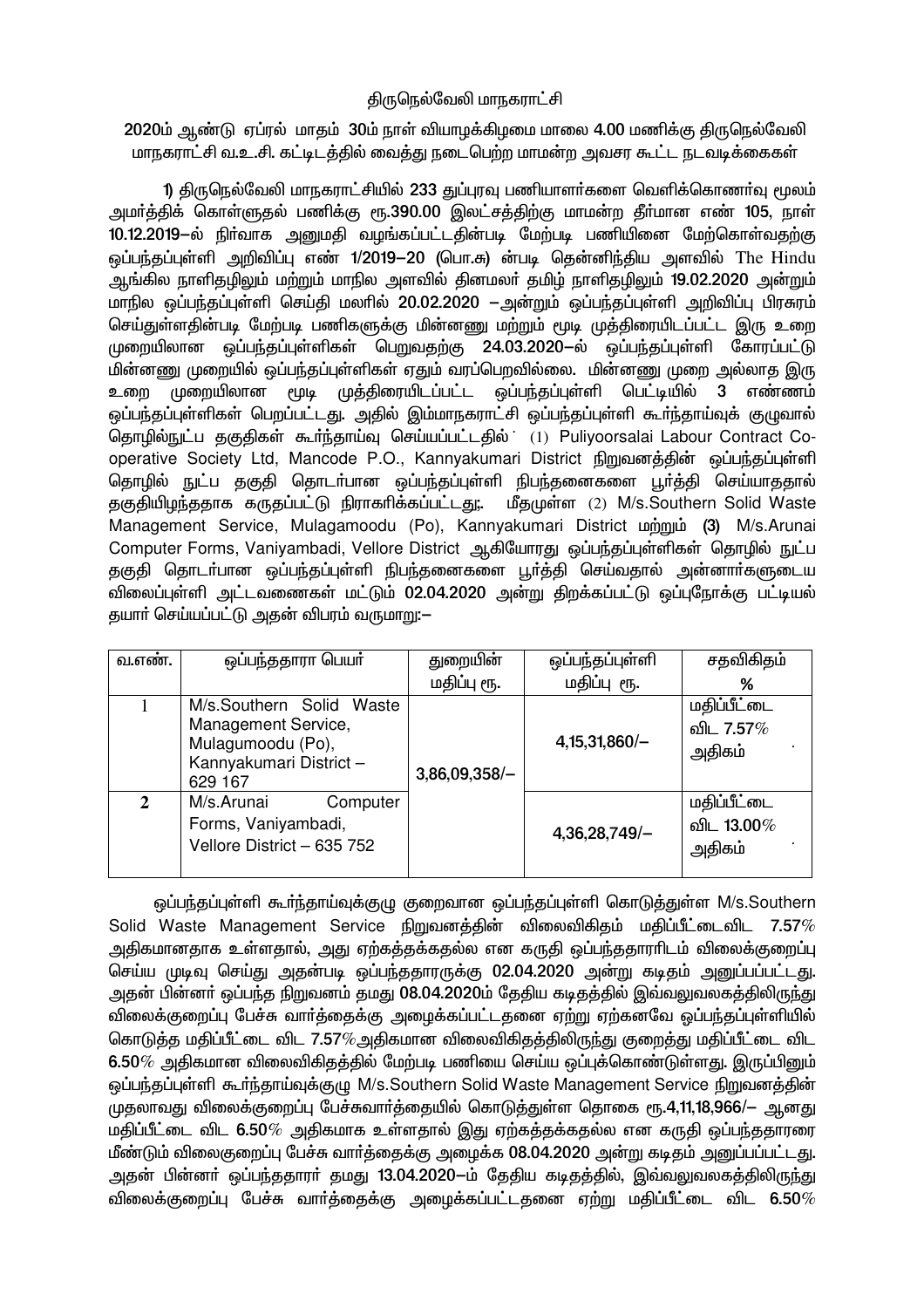அதிகமான விலைவிகிதத்திலிருந்து குறைத்து மதிப்பீட்டை விட  $4.50\%$ அதிகமான விலைவிகிதத்தில் பணியினை செய்யவும், தற்போது மேற்படி பணிக்கு தேவையான வேலை ஆட்களுக்கான கூலி எதிா்பாராதவிதமாக அதிகமாகிவிட்டபடியால் மேலும் விலைக்குறைப்பு செய்ய இயலாது என இறுதியாகவும், முடிவாகவும் தெரிவித்துள்ளார்.

| வ.  | பணியின் பெயர்                   | துறையின் மதிப்பு        | இரண்டாவது விலைக்               |
|-----|---------------------------------|-------------------------|--------------------------------|
| எண் |                                 |                         | குறைப்பிற்கு பின் M/s.Southern |
|     |                                 |                         | Solid Waste Management         |
|     |                                 |                         | Service அவர்களின்              |
|     |                                 |                         | ஒப்பந்தமதிப்பு                 |
|     | பணியாளர்களை<br>233<br>துப்புரவு | $e$ гҕ.3,86,09,358/ $-$ | ரு.4,03,46,779/- மதிப்பீட்டை   |
|     | வெளிக்கொணா்வு மூலம் அமா்த்திக்  |                         | விட 4.50% அதிகம்               |
|     | கொள்ளுதல்                       |                         |                                |
|     |                                 |                         |                                |

எனவே, 13.04.2020-ம் தேதிய ஒப்பந்தப்புள்ளி கூர்ந்தாய்வுக் குழு கூட்ட நடவடிக்கையில் M/s.Southern Solid Waste Management Service நிறுவனத்தின் இரண்டாவது விலைக்குறைப்பு பேச்சுவார்த்தைக்குப் பின் வரும் ஒப்பந்தப்புள்ளி மதிப்பு ரூ.4,03,46,779/– மதிப்பீட்டை விட 4.50% கூடுதலான ஒப்பந்தப்புள்ளியை ஒப்புக் கொள்வது குறித்து மாமன்றம் முடிவு செய்யலாம் என பரிந்துரை செய்துள்ளதின்படி மாமன்றத்தின் அனுமதிக்கும் முடிவிற்கும்.

### அலுவலகக் குறிப்பு:

அ) திருநெல்வேலி மாநகராட்சியில் 233 துப்புரவு பணியாளர்களை வெளிக்கொணர்வு மூலம் அமா்த்திக் கொள்ளுகல் பணி மேற்கொள்வது அத்தியாவசியமான பணியாக இருப்பதால் பொதுமக்கள் நலன் கருதி மேற்படி பணியினை மேற்கொள்ள வேண்டியிருப்பதாலும், தமிழ்நாடு நகா்ப்புற உள்ளாட்சிகளுக்கான பொறியியல் நடைமுறை நூல் தொகுப்பு—1, அத்தியாயம் 2, உட்பிரிவு 2.7.2—ன்படி ஒப்பந்தப்புள்ளி முதல் அமைப்பில் கூட மதிப்பீட்டை விட 5% வரை கூடுதலாக பெறப்படும் ஒப்பந்தப்புள்ளிகளை ஒப்புக் கொள்வதற்கு மாமன்றம் அனுமதிக்கலாம் என வழிவகை செய்யப்பட்டுள்ளதாலும், 13.04.2020-ம் தேதிய ஒப்பந்தப்புள்ளி கூர்ந்தாய்வுக் குழு கூட்ட நடவடிக்கையில் M/s.Southern Solid Waste Management Service நிறுவனத்தின் இரண்டாவது விலைக்குறைப்பு பேச்சுவார்த்தைக்குப் பின்வரும் ஒப்பந்தப்புள்ளி மதிப்பு ரூ.4,03,46,779/— மதிப்பீட்டை விட 4.50% கூடுகலான ஒப்பந்தப்புள்ளியை மாமன்றம் முடிவு செய்யலாம் என பரிந்துரை செய்துள்ளதின்படி மாமன்றம் ஒப்புக் கொண்டு அனுமதி வழங்கலாம்.

# தீர்மானம் எண் 1

# அலுவலகக் குறிப்பு அங்கீகரிக்கப்படுகிறது

### (ஒ.பு.அ.எண் 1/2019-20 பொ.சு)

2) திருநெல்வேலி மாநகராட்சி பகுதிகளில் சேகரமாகும் குப்பைகளை இராமையன்பட்டி மற்றும் சம்பந்தப்பட்ட பகுதிகளில் உள்ள நுண்உர செயலாக்க மையங்களுக்கு பொது சுகாதார வாகனங்கள் மூலம் கொண்டு செல்லப்பட்டு வருகின்றது. மேலும், பொது சுகாதாரப் பணிகளுக்கு 28 வாகனங்கள் பயன்படுத்தப்பட்டு வருகின்றது. மேற்படி 28 வாகனங்களுக்கு 17 ஓட்டுநா்கள் மட்டுமே பணியாற்றி வருகின்றனர். மீதமுள்ள வாகனங்கள் ஒட்டுநா் உரிமம் பெற்று துப்புரவு பணியாளா்கள் மற்றும் சுயஉதவிக்குழு பணியாளா்களை கொண்டு இயக்கப்பட்டு வருகின்றது. ஒரு ஒட்டுநரே பணியேற்பாட்டின் கீழ் இரண்டு வாகனங்கள் இயக்கப்பட வேண்டிய நிலையில் உள்ளது. மேலும் மேற்படி ஒட்டுநர் விடுப்பில் சென்றுவிட்டால் வேறு ஒட்டுநரை அவரது பணிக்கு மாற்றப்பட வேண்டிய நிலையில் இருப்பதாலும் , ஒட்டுநா்களின் வேலை நேரம் காலை மணி 6 முதல் 2 மணி வரை இருப்பதால், அவசர காலங்களில் 2 மணிக்கு மேல் மற்ற நேரங்களில் பணிபுரியவும் ஒட்டுநா்கள் தேவைப்படுவதால் கூடுதலாக 15 ஒட்டுநா்களை வெளிக்கொணா்வு (Outsource) மூலம்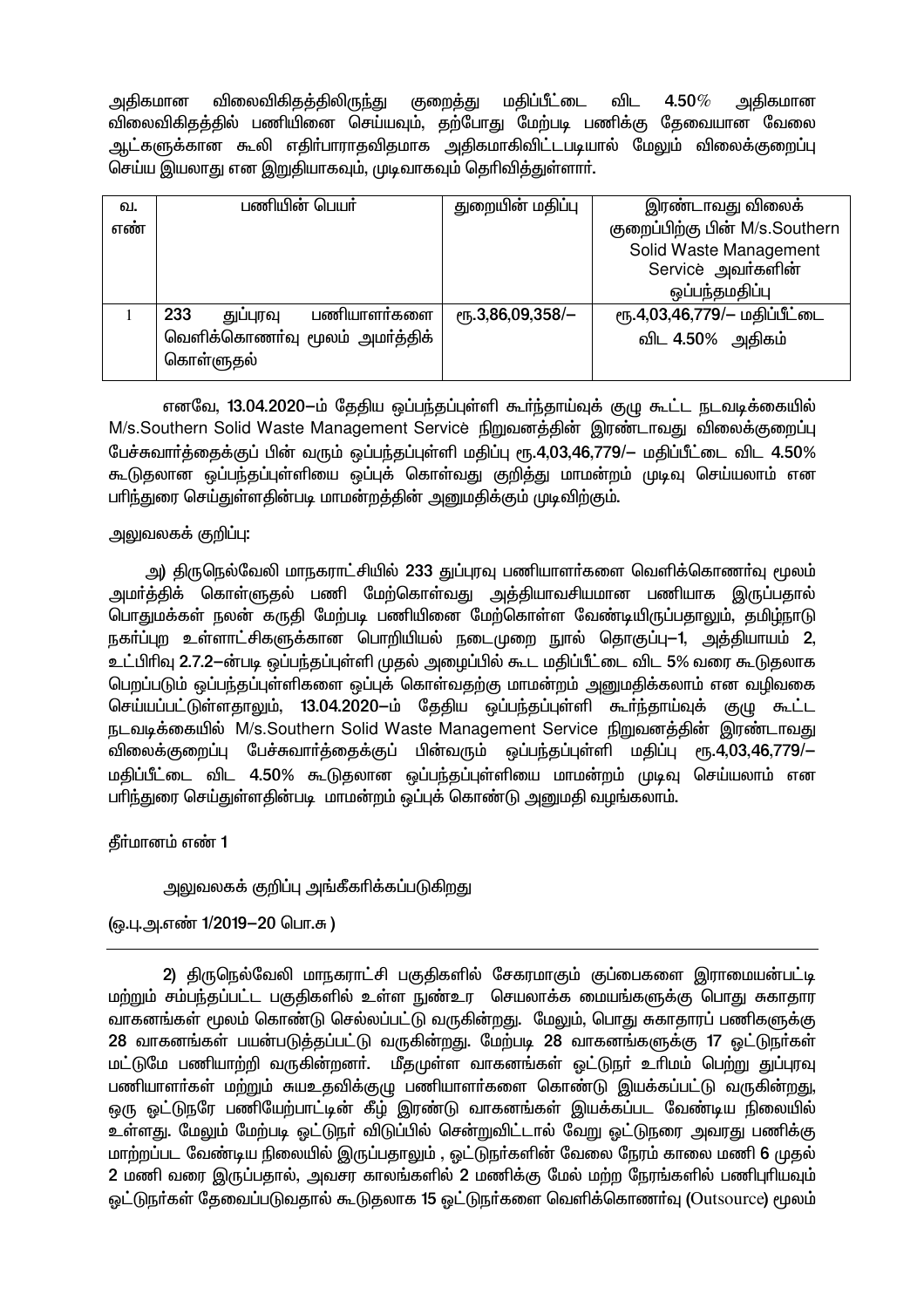பணியமர்த்தி கொள்வதற்கும், மேற்படி ஒட்டுநர்களுக்கு திருநெல்வேலி மாவட்ட ஆட்சித் தலைவர் அவர்களின் ந.க.எண் M3/16361/2019, நாள் 02.07.2019–ம் தேதிய செயல்முறை ஆணையின்படி ஒட்டுநா் ஒருவருக்கு நாள் ஒன்றுக்கான ஊதியம் ரூ.393/– (Employers contribution  $13.36\%$ தொகை ரூ.52.50, Employers State Insurance Corporation 4.75% கொகை ரூ.18.67) உள்பட ஒரு மாதத்திற்கு ஒரு ஓட்டுநருக்கான ஊதியத் தொகை ரூ.13,925/— என்ற அடிப்படையில் 15 ெட்டுநர்களுக்குரிய ஒரு மாக ஊகியம் ரூ.2.08.875/- (13925 x 15) ஆகும்.

மேலும் மேற்படி ஒட்டுநா்களுக்கு வருடத்திற்கு 2 செட் சீருடை, தொழிலாளா் நலநிதி, சேவை கட்டணம் மற்றும் இதர செலவுகள் மற்றும் ஊதியம் உள்பட ஒரு வருட காலத்திறகு 15 ெட்டுநாகளை வெளிக்கொணாவு (Outsource) மூலம் பணியமாக்கி கொள்வகற்கும். அகற்கு ஆகும் செலவுத் தொகை வருடத்திற்கு ரூ.27.50 இலட்சத்திற்கு மாமன்ற அனுமதிக்கு

#### அலுவலகக்குறிப்பு

பொருளில் கண்ட விபரப்படி, திருநெல்வேலி மாநகராட்சி பகுதிகளில் சேகரமாகும் குப்பைகளை இராமையன்பட்டி மற்றும் சம்பந்தப்பட்ட பகுதிகளில் உள்ள நுண்உர செயலாக்க மையங்களுக்கு பொது சுகாதார வாகனங்கள் மூலம் கொண்டு செல்லப்பட்டு வருகின்றது. மேலும், பொது சுகாதாரப் பணிகளுக்கு 28 வாகனங்கள் பயன்படுக்கப்பட்டு வருகின்றது. மேற்படி 28 வாகனங்களுக்கு 17 ஓட்டுநா்கள் மட்டுமே பணியாற்றி வருகின்றனா். மீதமுள்ள வாகனங்கள் .<br>ஓட்டுநா் உாிமம் பெற்றுள்ள துப்புரவு பணியாளா்கள் மற்றும் சுயஉகவிக்குமு பணியாளா்களை கொண்டு இயக்கப்பட்டு வருகின்றது. ஒரு ஒட்டுநரே பணியேற்பாட்டின் கீழ் இரண்டு வாகனங்கள் இயக்கப்பட வேண்டிய நிலையில் உள்ளது. மேலும், மேற்படி ஓட்டுநா் விடுப்பில் சென்றுவிட்டால் வேறு ஒட்டுநரை அவரது பணிக்கு மாற்றப்பட வேண்டிய நிலையில் இருப்பதாலும், ஒட்டுநாகளின் வேலை நேரம் காலை மணி 6 முதல் 2 மணி வரை இருப்பதால், அவசர காலங்களில் 2 மணிக்கு மேல் மற்ற நேரங்களில் பணிபுரியவும் ஓட்டுநர்கள் தேவைப்படுவதால், கூடுதலாக 15 ஓட்டுநர்களை வெளிக்கொணர்வு (Outsource) மூலம் பணியமர்த்தி கொள்வதற்கும், மேற்படி ஒட்டுநர்களுக்கு திருநெல்வேலி மாவட்ட ஆட்சித் தலைவர் அவர்களின் ந.க.எண் M3/16361/2019, நாள் 02.07.2019– ம் தேதிய செயல்முறை ஆணையின்படி ஒட்டுநா் ஒருவருக்கு நாள் ஒன்றுக்கான ஊதியம் ரூ.393/— (Employers contribution 13.36% தொகை ரூ.52.50, Employers State Insurance Corporation  $4.75\%$  தொகை ரூ.18.67) உள்பட ஒரு மாதத்திற்கு ஒரு ஒட்டுநருக்கான ஊதியத் தொகை ரு.13,925/– என்ற அடிப்படையில் 15 ஒட்டுநர்களுக்குரிய ஒரு மாத ஊதியம் ரூ.2,08,875/– (13925 x 15) ஆகும்.

மேலும் மேற்படி ஒட்டுநா்களுக்கு வருடத்திற்கு 2 செட் சீருடை, தொழிலாளா் நலநிதி, சேவை கட்டணம் மற்றும் இதர செலவுகள் மற்றும் ஊதியம் உள்பட ஒரு வருட காலத்திற்கு 15 ெட்டுநா்களை வெளிக்கொணா்வு (Outsource) மூலம் பணியமா்க்கி கொள்வகற்கும் அகற்கு ஆகும் செலவுத் தொகை வருடத்திற்கு ரூ.27.50 இலட்சத்திற்கு மாமன்றம் அனுமதி வழங்கலாம்.

தீர்மானம் எண் 2

அலுவலகக் குறிப்பு அங்கீகரிக்கப்படுகிறது

### (எச்2/8467/2019–மை.அ)

3) திருநெல்வேலி மாநகராட்சியின் 2018—2019ம் ஆண்டுக்கான நிர்வாக அறிக்கை மாமன்றத்தின் பார்வைக்கும் பதிவுக்கும் வைக்கப்பட்டுள்ளது,

### அலுவலகக் குறிப்பு

திருநெல்வேலி மாநகராட்சியின் 2018—2019ம் ஆண்டுக்கான நிர்வாக அறிக்கையினை மாமன்றம் பார்வையிட்டு பதிவு செய்யலாம்.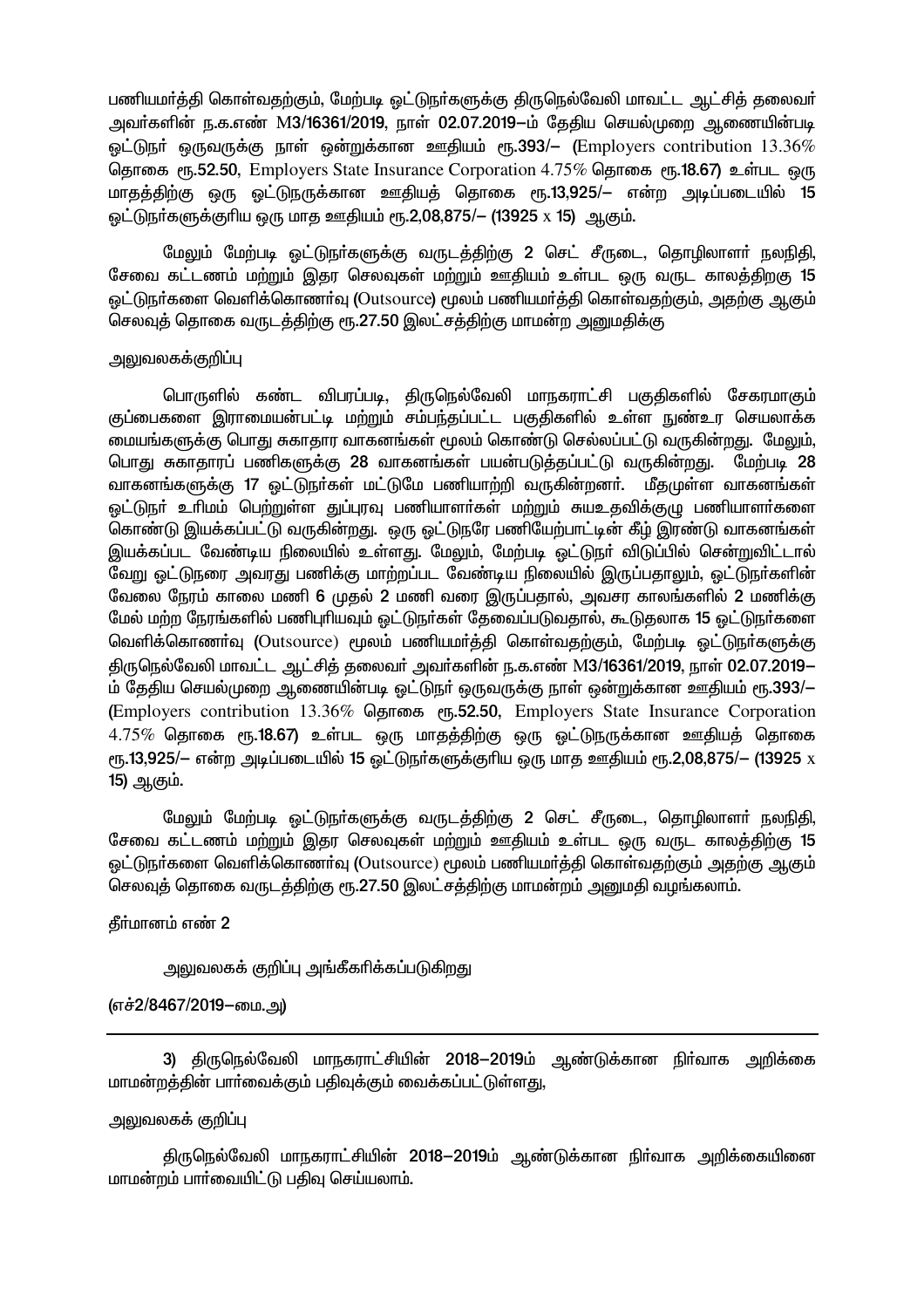### அலுவலகக் குறிப்பு அங்கீகரிக்கப்படுகிறது

#### (ந.க.எண் சி1/3463/2019)

4) திருநெல்வேலி மாநகராட்சி, மாமன்றத் தீர்மானம் எண் 8, நாள் 07.06.2019ல் நகராட்சி நிர்வாகம் மற்றும் குடிநீர் வழங்கல் துறை அரசாணைப்படி உதவிப் பொறியாளர்களாக பதவி உயர்வு அளிக்கப்பட்ட கீழ்க்காணும் ஆறு அலுவலர்களுக்கும் ஊகிய தொகுப்பு 36400–115700 Level 16 என்ற ஊதிய விகிதத்தில் நியமனம் செய்து அரசின் உறுதியாக்கம் பெற்று ஊதியம் வழங்கப்படும் என்ற நிபந்தனைக்குட்பட்டு அங்கீகரிக்கப்பட்டது.

- 1) திரு.ஏ.பைஜூ, உதவிப் பொறியாளா்
- 2) திரு.எஸ்.நாகராஜன், உதவிப் பொறியாளா்
- 3) திரு.எஸ்.சங்கரநாராயணன், உதவிப் பொறியாளர்
- 4) திரு.எஸ்.சொரிமுத்துபட்டராஜா, உதவிப் பொறியாளா்
- 5) திரு.ஜி.பிலிப்அந்தோணி, உதவிப் பொறியாளா்
- 6) திரு.டி.சிவசுப்பிரமணியன், உதவிப் பொறியாளா்

மேற்காணும் பணியாளர்கள் உதவிப் பொறியாளர் பணியிடத்திற்கு அரசாணை எண் 297, நிதி ஊதிய குழு, நாள் 22.07.2013—ன்படி 37700—119500 Level 20 என்ற ஊதிய விகிதத்தில் ஊதிய .<br>நிா்ணயம் செய்து அதனடிப்படையில் அரசின் உறுதியாக்கம் பெற்று வழங்கிடுமாறு கேட்டு விண்ணப்பித்ததன் அடிப்படையில் திருநெல்வேலி மாநகராட்சி உள்ளாட்சி நிதித் தணிக்கையில் தெளிவுரையினை கோரப்பட்டதில் துணை இயக்குநர், உள்ளாட்சித் நிதித் தணிக்கை அவர்களின் 13.03.2020ம் தேதிய கடிதத்தில் அரசாணை எண் 297, நிதித் (ஊதியம்) துறை, நாள் 22.07.2013-ன்படி உதவிப்பொறியாளர் பணியிடத்திற்கு 9330-34800 தரஊதியம் + ரூபாய் 5100/-என்பதன் அடிப்படையில் 7வது ஊதியக்குழு அரசாணை எண் 303, நிதித்துறை (ஊதியம்) நாள் 11.10.2017-ன்படி ஊதிய தொகுப்பு 37700–119500 Level 20 என்ற ஊதிய விகிதத்தில் நிர்ணயம் செய்திடலாம் எனத் தெரிவிக்கப்பட்டுள்ளது.

எனவே மேற்காணும் 6 நபர்களுக்கும் உதவிப்பொறியாளர் பணியிடத்தில் ஊதிய தொகுப்பு 37700–119500 Level 20 என்ற ஊதிய விகிதத்தில் ஊதியம் திருத்தி நிர்ணயம் செய்து அரசின் <u>உறுதியாக்கம் பெற்று ஊதியம் வழங்கப்படும் என்ற நிபந்தனைக்குட்பட்டு மாமன்றம் அனுமதி</u> வழங்கலாம்.

### அலுவலகக் குறிப்பு

திருநெல்வேலி மாநகராட்சி, உள்ளாட்சி நிதித் தணிக்கை துணை இயக்குநா் அவா்களின் கடிதத்தில் தெரிவிக்கப்பட்டுள்ளபடி அரசாணை எண் 297, நிதித் (ஊதியக்குமு) துறை, நாள் 22.07.2013—ன்படி மேற்கண்ட 6 நபர்களுக்கும் உதவிப்பொறியாளர் பணியிடத்தில் ஊதிய தொகுப்பு 37700–119500 Level 20 என்ற ஊதிய விகிதத்தில்ஊதியம்திருத்தி நிர்ணயம் செய்து அரசின் உறுதியாக்கம் பெற்று ஊதியம் வழங்கப்படும் என்ற நிபந்தனைக்குட்பட்டு மாமன்றம் அனுமதி வழங்கலாம்.

### தீர்மானம் எண் 4

அலுவலகக் குறிப்பு அங்கீகரிக்கப்படுகிறது

#### (ந.க.எண் சி1/1080/2018)

5) திருநெல்வேலி மாநகராட்சி, திருநெல்வேலி மண்டலம், வார்டு எண் 40, கதவு எண் 278, பாரதியார் தெரு கட்டிடத்திற்கு பாதாள சாக்கடை சேவைக்கட்டணம் வரிவிதிப்பு எண்